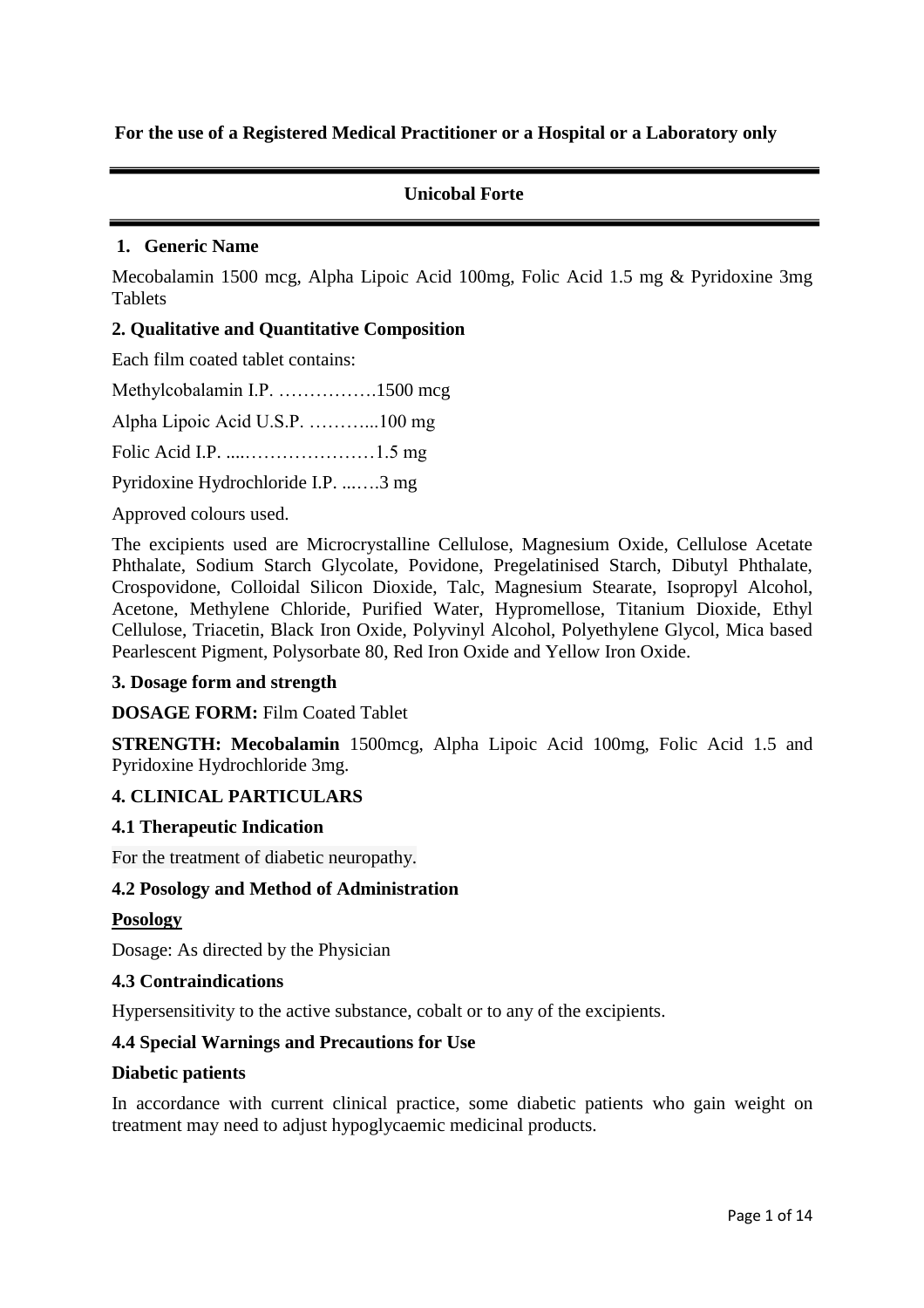# **Encephalopathy**

Cases of encephalopathy have been reported, mostly in patients with underlying conditions that may precipitate encephalopathy.

### **Diabetes**

Unicobal Forte can decrease blood sugar levels. Diabetes medications might need to be adjusted by patient's healthcare provider.

### **Excessive use of alcohol/thiamine deficiency**

Alcohol can lower the amount of thiamine (vitamin B1) in the body. Taking Unicobal Forte when there is a shortage of thiamine might cause serious health problems.

### **Thyroid disease**

Taking Unicobal Forte might interfere with treatments for under-active or over-active thyroid.

### **High numbers of red blood cells (polycythemia vera)**

The treatment of vitamin B12 deficiency can unmask the symptoms of polycythemia vera.

### **Abnormal red blood cells (megaloblastic anemia)**

Megaloblastic anemia is sometimes corrected by treatment with vitamin B12. However, this can have very serious side effects. Don't attempt Unicobal Forte therapy without close supervision by healthcare provider.

### **Leber's disease, a hereditary eye disease**

Do not take Unicobal Forte if patient have this disease. It can seriously harm the optic nerve, which might lead to blindness.

### **Post-surgical stent placement**

Avoid using Unicobal Forte , after receiving a coronary stent. This may increase the risk of blood vessel narrowing.

### **4.5 Drugs Interactions**

### *Interactions and the elderly*

No specific pharmacodynamic interaction studies were conducted in elderly volunteers.

Interaction studies have only been performed in adults.

*Medications for cancer (Chemotherapy) interacts with* Unicobal Forte

Unicobal Forte is an antioxidant. There is some concern that antioxidants might decrease the

effectiveness of some medications used for cancers.

*Medications for diabetes (Antidiabetes drugs) interacts with* Unicobal Forte

Unicobal Forte might decrease blood sugar. Diabetes medications are also used to lower blood

sugar. Unicobal Forte along with diabetes medications might cause blood sugar to go too low. But more evidence is needed to know if this interaction is a big concern. Monitor blood sugar closely.

### *Fosphenytoin interacts with* Unicobal Forte

Fosphenytoin is used for seizures. The body breaks down Fosphenytoin to get rid of it. Folic acid, present in Unicobal Forte can increase how quickly the body breaks down fosphenytoin.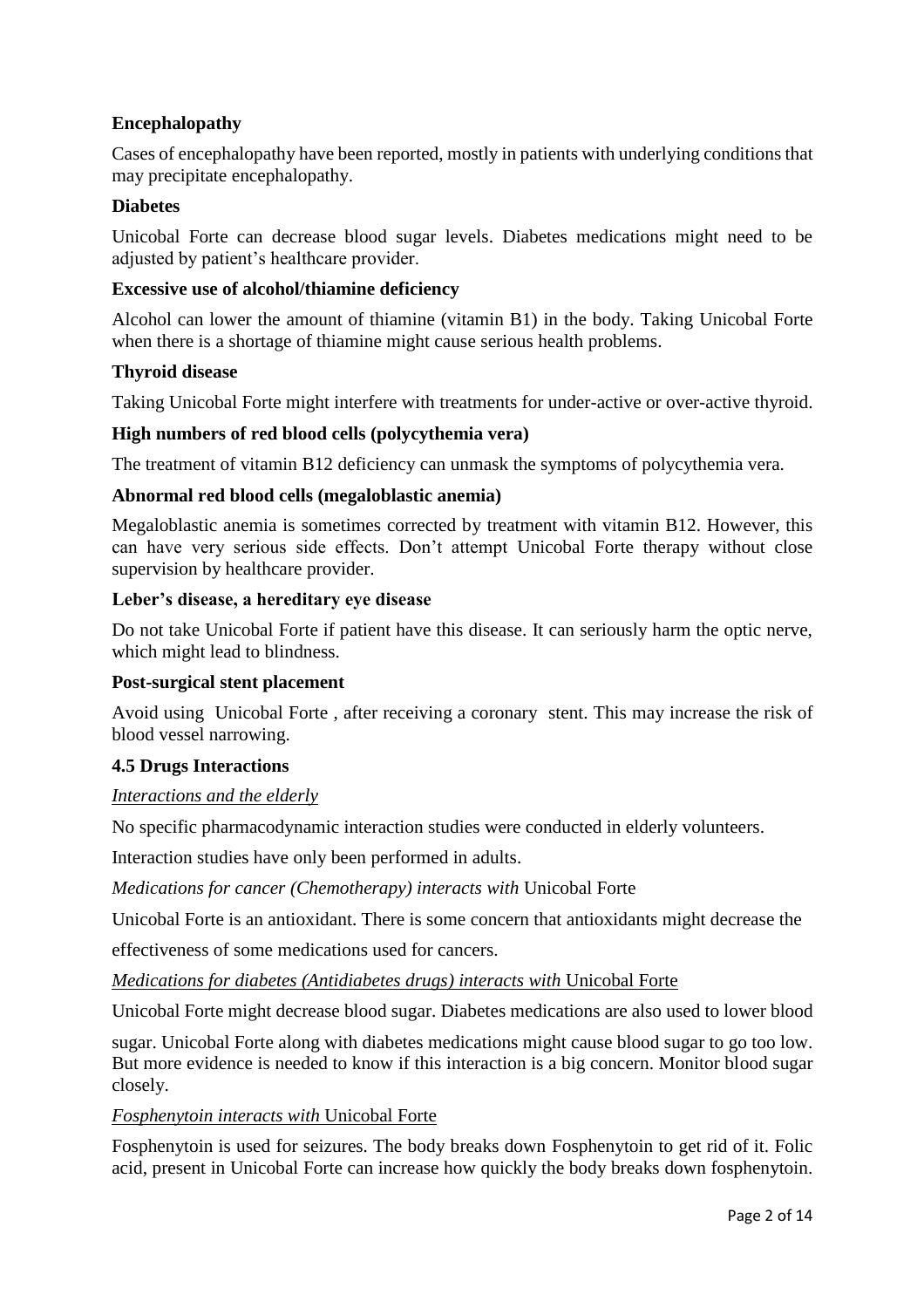Taking folic acid along with fosphenytoin might decrease the effectiveness of fosphenytoin for preventing seizures.

### *Methotrexate interacts with* Unicobal Forte

Methotrexate works by decreasing the effects of folic acid in the body's cells. Taking folic acid containing pills along with methotrexate might decrease the effectiveness of methotrexate.

### *Phenobarbital interacts with* Unicobal Forte

Phenobarbital is used for seizures. Taking Unicobal Forte can decrease how well phenobarbital works for preventing seizures.

### *Phenytoin interacts with* Unicobal Forte

The body breaks down phenytoin to get rid of it. Folic acid might increase how quickly the body breaks down phenytoin. Taking Unicobal Forte and taking phenytoin might decrease the effectiveness of phenytoin and increase the possibility of seizures.

### *Primidone interacts with* Unicobal Forte

Primidone is used for seizures. Unicobal Forte might cause seizure in some people. Taking Unicobal Forte along with primidone might decrease how well primidone works for preventing seizures.

### *Pyrimethamine interacts with* Unicobal Forte

Pyrimethamine is used to treat parasite infections. Unicobal Forte might decrease the effectiveness of pyrimethamine for treating parasite infections.

### *Amiodarone interacts with* Unicobal Forte

Amiodarone might increase sensitivity to sunlight. Taking Unicobal Forte along with amiodarone might increase the chances of sunburn, blistering, or rashes on areas of skin exposed to sunlight. Be sure to wear sun block and protective clothing when spending time in the sun.

### *Phenobarbital interacts with* Unicobal Forte

The body breaks down phenobarbital to get rid of it. Unicobal Forte might increase how quickly the body breaks down phenobarbital. This could decrease the effectiveness of Phenobarbital.

### *Phenytoin interacts with* Unicobal Forte

The body breaks down phenytoin to get rid of it. Unicobal Forte might increase how quickly the body breaks down phenytoin. Taking Unicobal Forte and taking phenytoin might decrease the effectiveness of phenytoin and increase the possibility of seizures. Do not take large doses of Unicobal Forte while taking phenytoin.

### *Levodopa interacts with* Unicobal Forte

The body breaks down levodopa to get rid of it. Unicobal Forte can increase how quickly the body breaks down and gets rid of levodopa. But this is only a problem if patient is taking levodopa alone. Most people take levodopa along with carbidopa. Carbidopa prevents this interaction from occurring. If patient is taking levodopa without carbidopa do not take Unicobal Forte .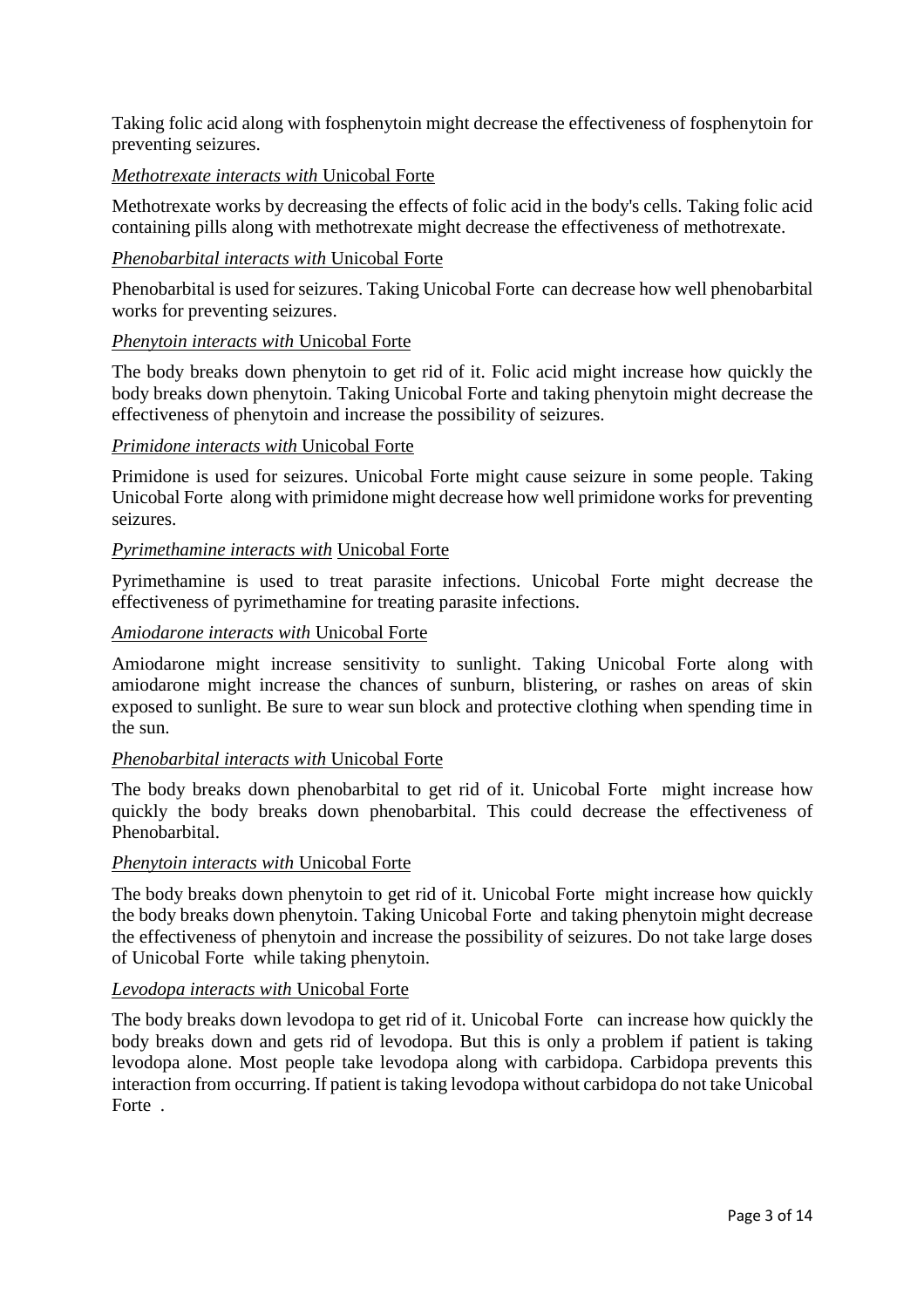# *Chloramphenicol interacts with* Unicobal Forte

Unicobal Forte contains Vitamin B12, it is important for producing new blood cells. Chloramphenicol might decrease new blood cells. Taking chloramphenicol for a long time might decrease the effects of vitamin B12 on new blood cells. But most people only take chloramphenicol for a short time so this interaction isn't a big problem.

The data are unavailable for methylcobalamine drug interaction, however evidences for parent drug – Unicobal Forte are as follows Absorption from the gastrointestinal tract may be reduced by neomycin, aminosalicylic acid, histamine H2-antagonists, omeprazole, and colchicine. Serum concentrations may be decreased by use of oral contraceptives. Many of these interactions are unlikely to be of clinical significance but should be taken into account when performing assays for blood concentrations. Parenteral chloramphenicol may attenuate the effect in anaemia. Potassium supplements can reduce absorption of Unicobal Forte in some people and might contribute to vitamin B12 deficiency.

Early research suggests that vitamin C supplements can destroy dietary vitamin B12. It isn't known whether this interaction is important, but to stay on the safe side, take vitamin C supplements at least 2 hours after meals. Heavy drinking for at least a two-week period can decrease vitamin B12 absorption from the gastrointestinal tract

### **4.6 Use in Special Populations (Such as Pregnant Women, Lactating Women, Paediatric Patients, Geriatric Patients Etc.)**

Physicians should carefully consider the potential risks and benefits for each specific patient before prescribing Unicobal Forte.

### Pregnancy

No safety data are available for Unicobal Forte administered during pregnancy or in breastfeeding women. This medicinal product may be prescribed during pregnancy if required, providing the indication and dosages are observed in order to avoid vitamin overdose.

### **Lactation**

Use is not recommended during breastfeeding because of the risk of vitamin A overdose in the neonate. There are no adequate data from the use of Unicobal Forte with regards to fertility in male or female patients.

# **4.7 Effects On Ability to Drive and Use Machines**

There is no information on the effects of Unicobal Forte on the ability to operate an automobile or other heavy machinery.

### **4.8 Undesirable Effects**

# **FOLIC ACID**

Folic acid is generally well tolerated although the following side effects have been reported:

### **Gastrointestinal disorders:**

**Rare (≥1/10,000 to <1/1,000)**

Anorexia, nausea, abdominal distension and flatulence

**Immune system disorders**

**Rare (≥1/10,000 to <1/1,000)**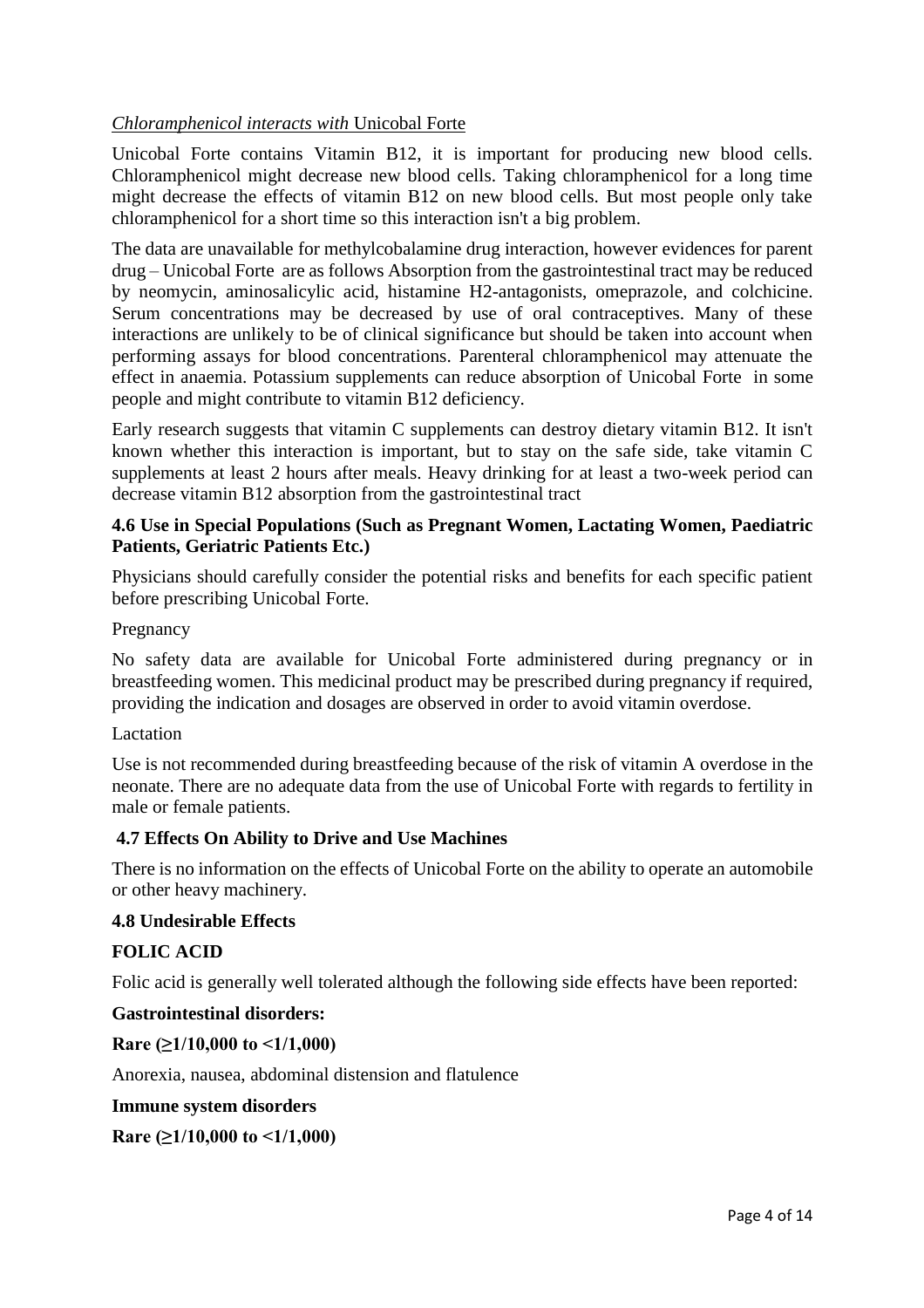Allergic reactions, comprising erythema, rash, pruritus, urticaria, dyspnoea, and anaphylactic reactions (including shock).

### **Not known**

Anaphylactic reaction

### **ALPHA LIPOIC ACID**

Alpha-lipoic acid is possibly safe for most adults when taken by mouth, when used intravenously or when applied to the skin. People taking alpha-lipoic acid by mouth might get a rash. People at risk for thiamine deficiency should take a thiamine supplement.

People with diabetes should be careful to check their blood sugar levels because alpha-lipoic acid might lower blood sugar.

### **PYRIDOXINE**

Long term administration of large doses of pyridoxine is associated with the development of severe peripheral neuritis.

### **Methylcobalamine**

*Dermatologic Effects*: Rash; In the event of such symptoms, treatment should be discontinued.

*Gastrointestinal Effects*: Anorexia, nausea/vomiting and diarrhea

*Neurologic Effects (Central nervous system)*: Headache

*Others:*

Anaphylactoid reaction: decrease in blood pressure or dyspnea, may occur. Patients should

be carefully observed. In the event of such symptoms, treatment should be discontinued

immediately and appropriate measures taken.

 $\Box$  Hot sensation

 $\square$  Diaphoresis

### **4.9 Overdose**

a) Symptoms – None reported

b) Treatment – no treatment necessary.

### **5. PHARMACOLOGICAL PROPERTIES**

### **5.1 Mechanism of Action**

### **Mecobalamin**

It works by functioning in the production of a compound called myelin, which covers and protect nerve fibers. Methylcobalamin rejuvenates the damaged neuron. Without enough Methylcobalamin, myelin sheath does not form properly due to which nerve fibers suffers and people experience irreversible nerve damage. An intrinsic factor made in the stomach, must be present in the intestinal tract to allow its proper absorption. People lacking this factor show vitamin B<sup>12</sup> deficiencies such as pernicious anemia (a slow and insidious process that can end in death. Pernicious anemia in fact means 'leading to death'). Methylcobalamin is used as a cofactor in methionine transferase enzyme, an enzyme which converts amino acid homocysteine to methionine via folate cycle.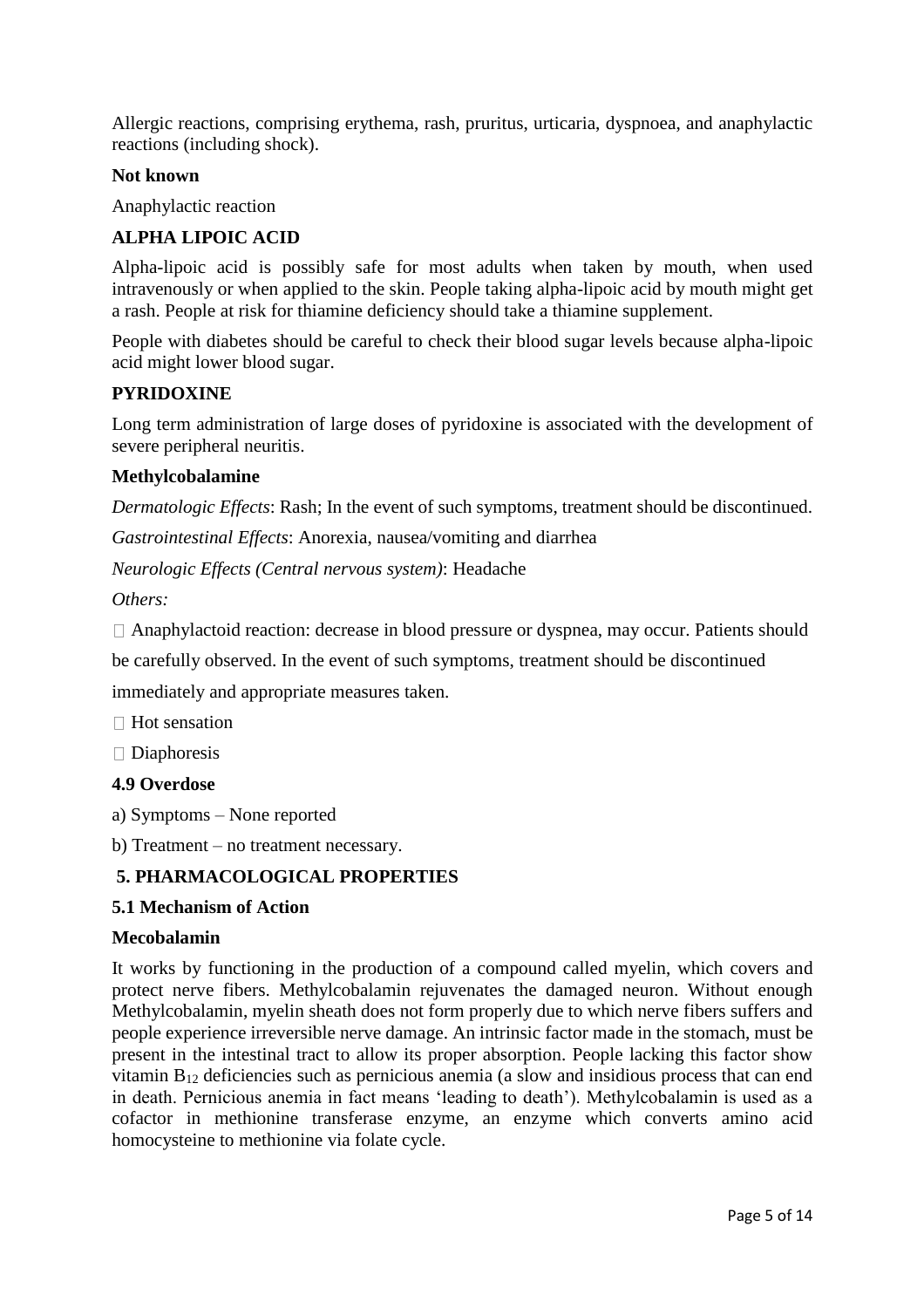# **Alpha Lipoic Acid**

Lipoic Acid is generally involved in oxidative decarboxylations of keto acids and is presented as a growth factor for some organisms. Lipoic acid exists as two enantiomers, the R-enantiomer and the S-enantiomer. Normally only the R-enantiomer of an amino acid is biologically active, but for lipoic acid the S-enantiomer assists in the reduction of the R-enantiomer when a racemic mixture is given. Some recent studies have suggested that the S-enantiomer in fact has an inhibiting effect on the R-enantiomer, reducing its biological activity substantially and actually adding to oxidative stress rather than reducing it. Furthermore, the S-enantiomer has been found to reduce the expression of GLUT-4s in cells, responsible for glucose uptake, and hence reduce insulin sensitivity.

# **Folic acid**

Folic acid, a biochemically inactive compound, is the precursor for tetrahydrofolic acid and methyl tetrahydrofolate. Tetrahydrofolic acid, methyl tetrahydrofolate, and other folic acid congeners are essential for the maintenance of normal erythropoiesis and are also required cofactors for the synthesis of purine and thymidylate nucleic acids. They are also necessary for the interconversion of amino acids such as the metabolism of histidine to glutamic acid and the interconversion of serine and glycine. Folic acid congeners are transported across cells by receptor-mediated endocytosis where they function and are stored. Other processes involving folate coenzymes include generation and use of formate and methylation of transfer RNA. Impaired thymidylate synthesis, which leads to faulty DNA synthesis, is responsible for megaloblastic and macrocytic anemias. An important role of folic acid is the formation of methionine from homocysteine using vitamin B12 as a cofactor. Adequate folic acid intakes can normalize high homocysteine levels via increased remethylation of homocysteine to methionine via 5-methyltetrahydrofolatehomocysteine methyltransferase (a.k.a.; methionine synthetase). Reduced folic acid intake is associated with hyperhomocysteinemia. Hyperhomocysteinemia is recognized as an independent risk factor for artherosclerosis of the coronary, cerebral, and peripheral vasculature. There is mounting evidence that elevated plasma homocysteine (and therefore decreased serum methionine) contributes to congenital neural tube defects. High serum homocysteine levels may also be important in the pathogenesis of colon cancer, diabetic retinopathy, and other diseases.

# **Pyridoxine Hydrochloride**

Pyridoxine is converted in erythrocytes to pyridoxal phosphate and to a lesser extent pyridoxamine phosphate, which act as coenzymes for various metabolic functions affecting protein, carbohydrate, and lipid utilization. Pyridoxine is involved in conversion of tryptophan to niacin or serotonin, breakdown of glycogen to glucose-1-phosphate, conversion of oxalate to glycine, synthesis of gamma aminobutyric acid (GABA) within the CNS, and synthesis of heme.

Antidote—Pyridoxine increases the excretion of certain drugs (e.g., cycloserine and isoniazid) that act as pyridoxine antagonists.

# **5.2 Pharmacodynamic Properties**

# **METHYLCOBALAMIN**

Methylcobalamin is one of the biologically active form of vitamin B12. It acts as coenzymes in nucleic acid synthesis. Mecobalamin is also closely involved with folic acid in several important metabolic pathways. Methylcobalamin supports the methionine synthetase reaction,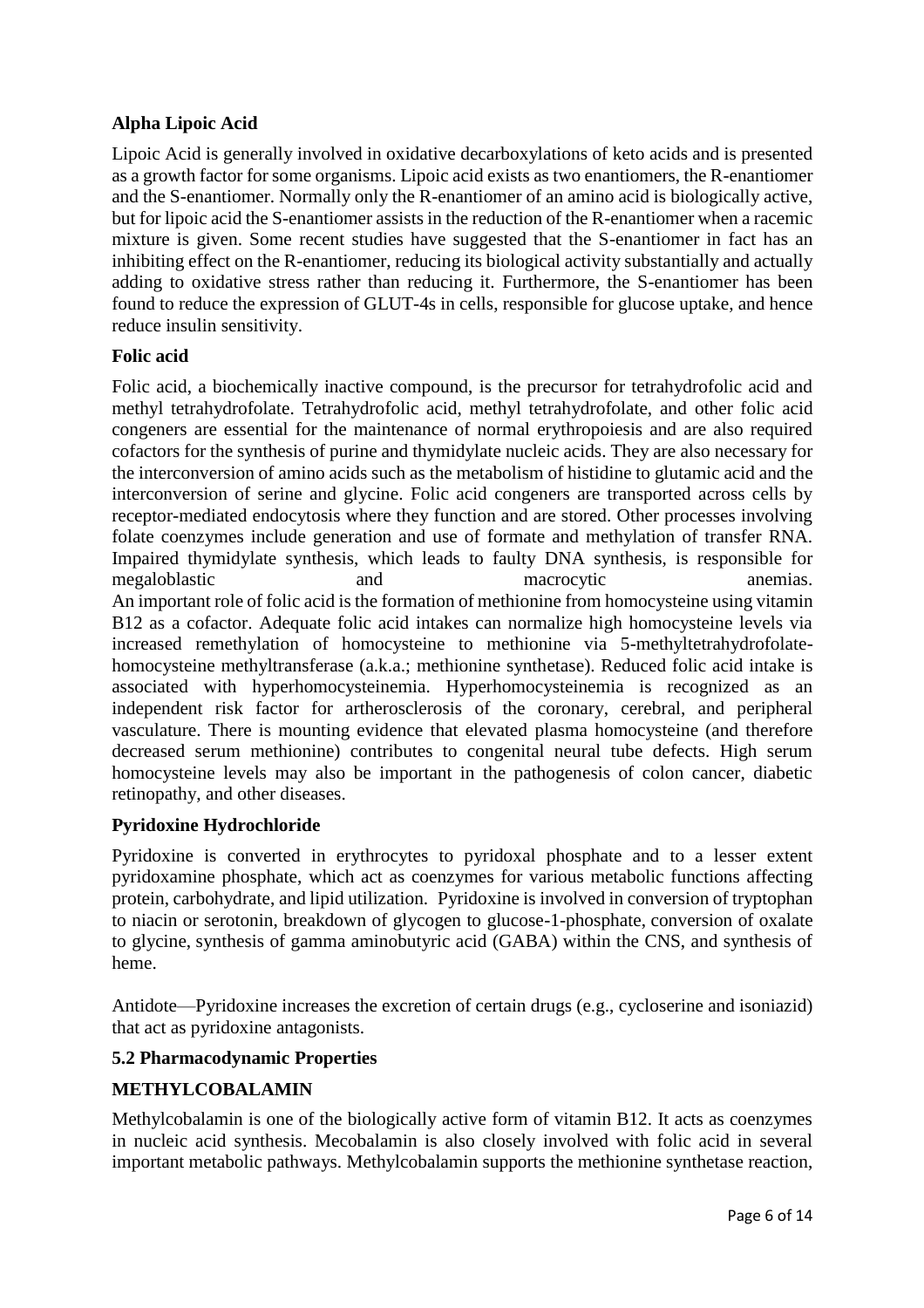which is essential for normal metabolism of folate**.** 

# **ALPHA LIPOIC ACID**

Alpha-lipoic acid is a vitamin-like chemical called an antioxidant. Yeast, liver, kidney, spinach, broccoli, and potatoes are good sources of alpha-lipoic acid. It is also made in the laboratory for use as medicine.

Alpha-lipoic acid is used for diabetes and nerve-related symptoms of diabetes including burning, pain, and numbness in the legs and arms.

Alpha-lipoic acid seems to help prevent certain kinds of cell damage in the body, and also restores vitamin levels such as vitamin E and vitamin C. There is also evidence that alphalipoic acid can improve the function and conduction of neurons in diabetes.

Alpha-lipoic acid is used in the body to break down carbohydrates and to make energy for the other organs in the body.

Alpha-lipoic acid seems to work as an antioxidant, which means that it might provide protection to the brain under conditions of damage or injury. The antioxidant effects might also be helpful in certain liver diseases.

# **FOLIC ACID**

Folic acid is a member of the vitamin B group. Folic acid is reduced in the body to tetrahydrofolate, which is a coenzyme for various metabolic processes including the synthesis of purine and pyrimidine nucleotides, and hence in the synthesis of DNA; it is also involved in some amino-acid conversions**.**

# **PYRIDOXONE HYDROCHLORIDE**

Pyridoxine hydrochloride is Vitamin B6. It is converted to pyridoxal phosphate which is the co-enzyme for a variety of metabolic transformations. It is essential for human nutrition**.** 

### **5.3 Pharmacokinetic Properties**

# **METHYLCOBALAMIN**

It binds to intrinsic factor; a glycoprotein secreted by the gastric mucosa, and is then actively

absorbed from the gastrointestinal tract. Absorption is impaired in patients with an absence of intrinsic factor, with a malabsorption syndrome or with disease or abnormality of the gut, or after gastrectomy. Absorption from the gastrointestinal tract can also occur by passive diffusion; little of the vitamin present in food is absorbed in this manner although the process becomes increasingly important with larger amounts such as those used therapeutically. After intranasal dosage, peak plasma concentrations of cyanocobalamin have been reached in 1 to 2 hours. The bioavailability of the intranasal preparation is about 7 to 11% of that by intramuscular injection.

It is extensively bound to specific plasma proteins called trans cobalamins; trans cobalamin II appears to be involved in the rapid transport of the cobalamins to tissues. A parent form vitamin B12 is stored in the liver, excreted in the bile, and undergoes extensive enterohepatic recycling; part of a dose is excreted in the urine, most of it in the first 8 hours; urinary excretion, however, accounts for only a small fraction in the reduction of total body stores acquired by dietary means. Vitamin B12 diffuses across the placenta and also appears in breast milk

# **ALPHA LIPOIC ACID**

It is reported that alpha-lipoic acid 600 mg was administered orally once daily for 4 days, and the pharmacokinetic parameters were measured on days 1 and 4 revealed the mean percentage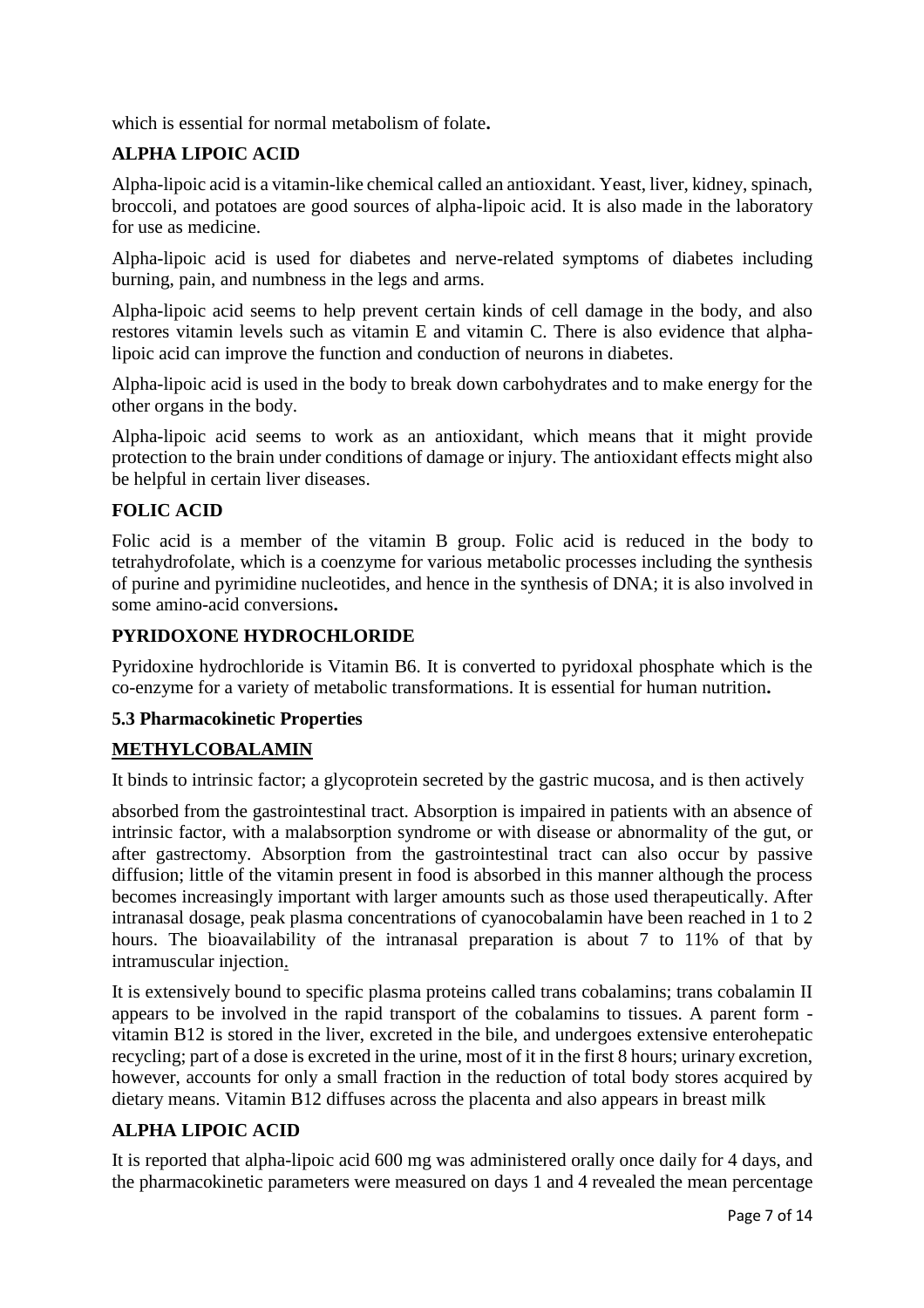of the administered dose excreted in urine as parent compound was 0.2 (which is 0.67% with assumption of 30% bioavailability**)**

# **FOLIC ACID**

Folic acid is rapidly absorbed from the gastrointestinal tract, mainly from the duodenum and jejunum. Dietary folates are stated to have about half the bioavailability of crystalline folic acid. The naturally occurring folate polyglutamates are largely deconjugated, and then reduced by dihydrofolate reductase in the intestines to form 5-methyltetrahydrofolate, which appears in the portal circulation, where it is extensively bound to plasma proteins. Folic acid given therapeutically enters the portal circulation largely unchanged, since it is a poor substrate for reduction by dihydrofolate reductase. It is converted to the metabolically active form 5 methyltetrahydrofolate in the plasma and liver. The principal storage site of folate is the liver; it is also actively concentrated in the CSF. Folate undergoes enterohepatic circulation. Folate metabolites are eliminated in the urine and folate in excess of body requirements is excreted unchanged in the urine. Folate is distributed into breast milk. Folic acid is removed by haemodialysis.

# **PYRIDOXINE HYDROCHLORIDE**

Pyridoxine readily absorbed from the gastrointestinal tract after oral dose and converted to the active forms pyridoxal phosphate and pyridoxamine phosphate. They are stored mainly in the

liver where there is oxidation to 4-pyridoxic acid and other inactive metabolites which are excreted in the urine. As the dose increases, proportionally greater amounts are excreted

unchanged in the urine. Pyridoxal crosses the placenta and is distributed into breast milk.

# **6. NONCLINICAL PROPERTIES**

### **6.1 Animal Toxicology or Pharmacology**

### **Methylcobalamin**

Convulsions, followed by cardiac or respiratory failure, have been described in mice given 1.5- 3 mg/kg body weight of [vitamin B12;](https://pubchem.ncbi.nlm.nih.gov/compound/vitamin%20B12) clinical signs were not thought to be due to hypersensitivity.

### **Alpha-lipoic acid**

Chronic Exposure or Carcinogenicity/ Alpha-lipoic acid, also referred to as thioctic acid, has been demonstrated to exhibit strong anti-oxidant properties. In order to test the long-term toxicity of alpha-lipoic acid, groups of 40-50 male and female, 5-6-week-old, Sprague-Dawley rats were subjected to oral administration of 20, 60, or 180 mg/kg body weight (bw)/day alpha for 24 months. There was no significant difference between control animals and treated animals at 20 or 60 mg/kg bw/day with respect to body weight gain, food consumption, behavioral effects, haematological and clinical chemistry parameters, and gross and histopathological findings. In all treatment groups, mortality was slightly lower as compared to the control. The absolute weights of the heart (high-dose males), thymus (high-dose males), and left adrenal (mid-dose males), liver (high-dose females), and lungs (high-dose females) were decreased in comparison to controls. These changes were of no toxicological significance. The only notable finding in rats of both sexes dosed at 180 mg/kg bw/day was a reduction in food intake relative to the controls and a concomitant decrease in body weight. This decrease in body weight led to significant differences between the control and high-dose rats with respect to the absolute weights of certain organs. However, no gross or histopathological changes were associated with these findings. The no-observed-adverse-effect level (NOAEL) is considered to be 60 mg/kg bw/day.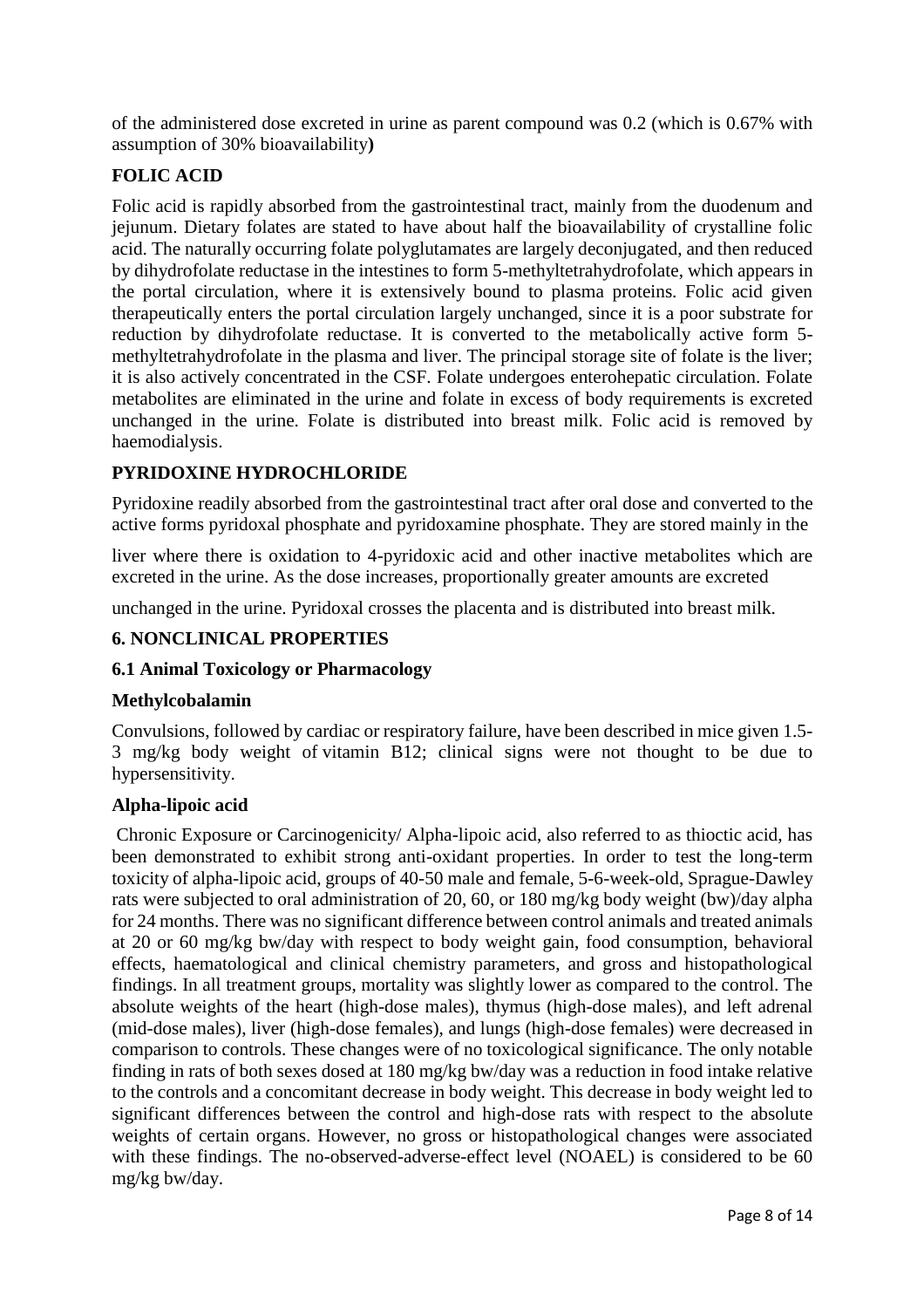Suspected alpha lipoic acid (ALA) toxicity was diagnosed based on clinical history and compatible laboratory findings in 2 dogs. Case 1 was presented within 10 hours of ALA ingestion, with initial behavioral changes likely due to hypoglycemia. During the course of hospitalization, hypoglycemia persisted and evidence of acute hepatic insult developed. With aggressive supportive care (including IV fluids with dextrose supplementation, hepatoprotective medications, and a plasma transfusion), he made a full recovery. Case 2 was presented approximately 60 hours after ALA ingestion, and was found to be in oliguric renal failure. She was treated with IV fluids, gastro protective medications, and furosemide, but her condition deteriorated and she was ultimately euthanized within 16 hours of admission to the hospital.

### **Folic acid**

Toxicity studies in animals (rats and rabbits) have shown that massive doses (100mg/kg upwards) produce precipitation of folate crystals in renal tubules, particularly proximal tubules and ascending limb of the loop of Henle. Tubular necrosis is followed by recovery.

# **Pyridoxine**

There are no preclinical data of relevance to the prescriber, which are additional to those already included in other sections of the Summary of Product Characteristics.

# **7. DESCRIPTION**

Unicobal Forte tablets are grey coloured, circular shaped, film coated tablets with break line on one side and plain on other side. The active ingredients are Mecobalamin 1500mcg, Alpha Lipoic Acid 100mg, Folic Acid 1.5mg, Pyridoxine Hydrochloride 3mg. The excipients used are Microcrystalline Cellulose, Magnesium Oxide, Cellulose Acetate Phthalate, Sodium Starch Glycolate, Povidone, Pregelatinised Starch, Dibutyl Phthalate, Crospovidone, Colloidal Silicon Dioxide, Talc, Magnesium Stearate, Isopropyl Alcohol, Acetone, Methylene Chloride, Purified Water, Hypromellose, Titanium Dioxide, Ethyl Cellulose, Triacetin, Black Iron Oxide, Polyvinyl Alcohol, Polyethylene Glycol, Mica based Pearlescent Pigment, Polysorbate 80, Red Iron Oxide and Yellow Iron Oxide.

# **8. PHARMACEUTICAL PARTICULARS**

### **8.1 Incompatibilities**

Not Available

### **8.2 Shelf-life**

Do not use later than date of expiry

### **8.3 Packaging information**

Unicobal Forte is packed in strips of 10 tablets.

### **8.4 Storage and Handing Instructions**

Store below  $25^{\circ}$ C. Protect from light and moisture..

Keep out of reach of children.

Important: Moisture sensitive tablets – do not remove from strip until immediately before administration

### **9. PATIENT COUNSELLING INFORMATION**

### **Read all of this leaflet carefully before you start taking this medicine because it contains**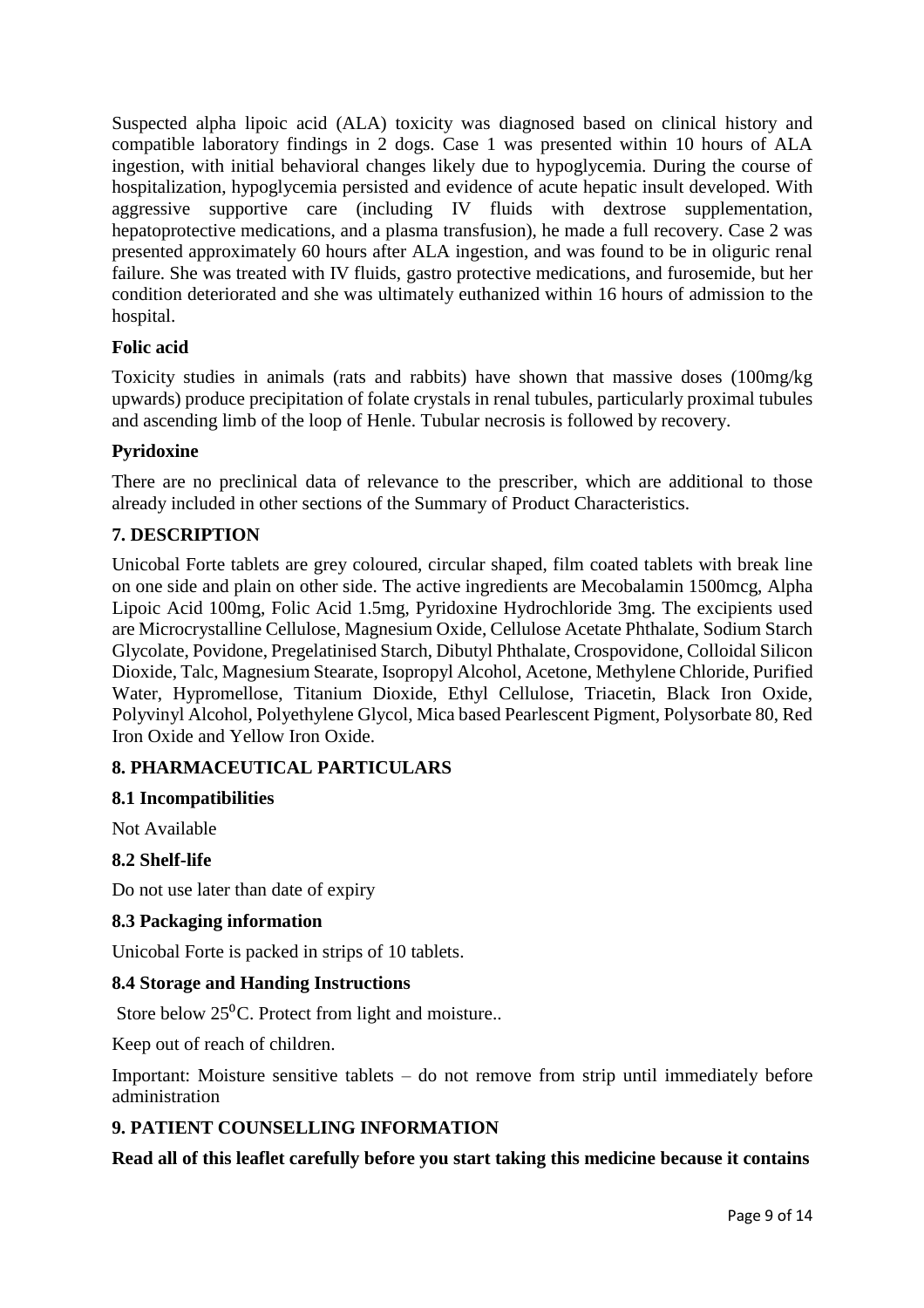### **important information for you.**

- $\Box$  Keep this leaflet. You may need to read it again.
- $\Box$  If you have any further questions, ask your doctor or pharmacist.
- $\Box$  This medicine has been prescribed for you only. Do not pass it on to others; it may harm

them, even if their signs of illness are the same as yours.

 $\Box$  If you get any side effects, talk to your doctor or pharmacist. This includes any possible side effects not listed in this leaflet. See section 4.

### **What is in this leaflet**

- 1. What Unicobal Forte Tablets are and what they are used for
- 2. What you need to know before you take Unicobal Forte Tablets
- 3. How to take Unicobal Forte Tablets
- 4. Possible side effects
- 5. How to store Unicobal Forte Tablets
- 6. Contents of the pack and other information

### **1. What Unicobal Forte Tablets are and what they are used for**

The Unicobal Forte is combination of Mecobalamin (Mecobalamin is a kind of endogenous coenzyme B12: As a coenzyme of methionine synthetase, Mecobalamin plays an important role in trans methylation in the synthesis of methionine from homocysteine.)

Alpha Lipoic Acid (Alpha-lipoic acid also known as lipoic acid, is an anitioxidant used to treat diabetic neuropathy.).

Folic Acid (Unicobal Forte Tablets, which contains folic acid, a vitamin essential in the production and maintenance of new cells.

The another active ingredient in Unicobal Forte Tablets is pyridoxine hydrochloride, which is Vitamin B6. Unicobal Forte Tablets used for the treatment of diabetic neuropathy.

### **2. What you need to know before you take Unicobal Forte Tablets**

### **Do not take Unicobal Forte Tablets if you:**

 $\Box$  are allergic to Unicobal Forte or any of the other ingredients of this medicine

### **Warnings and precautions**

Talk to your doctor or pharmacist before taking Unicobal Forte Tablets if you:

 $\Box$  have problems with your liver or kidneys

Brief about the allergy and the signs like:

- Rash
- Itching
- Shortness of breath
- Swelling of face, lips, tongue or throat or any other signs.

Unicobal Forte Tablets, if possible, not be given to patients with suspected vitamin B12 deficiency without first confirming the diagnosis. Where it is desirable to start therapy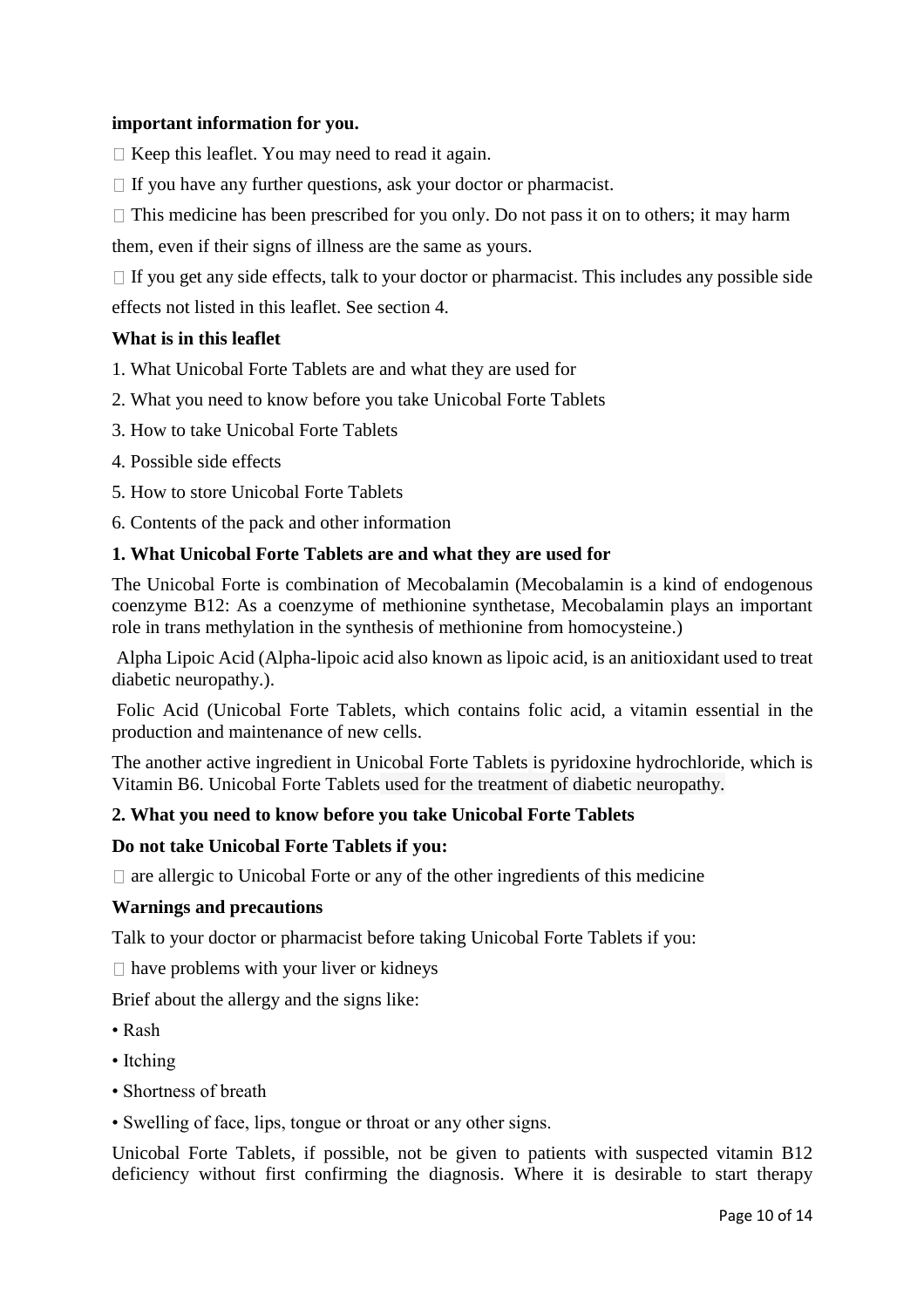immediately, combined treatment for both deficiencies may be started once suitable samples have been taken to permit diagnosis of the deficiency, and the patient converted to the appropriate treatment once the cause of the anaemia is known. Regular monitoring of the blood is advisable.

if you have cancer (unless you have anaemia due to a deficiency of folic acid)

• if you are undergoing haemodialysis due to kidney failure

• if you are receiving a coronary stent (a tube that is inserted in the artery that leads to the heart, in order to stop blockages)

• if you suffer from pernicious anaemia (a disorder preventing the absorption of vitamin B12) or could be suffering from a lack of vitamin B12

• if you have a tumour. Care needs to be taken in patients with certain tumours.

• the patient is a child. Unicobal Forte are not recommended for children.

### **Other medicines and Unicobal Forte Tablets**

Tell your doctor or pharmacist if you are taking, have recently taken or might take any other

medicine. This is especially important for the following medicines:

Unicobal Forte contains vitamin B12. Absorption of vitamin B12 from the gastrointestinal tract may be reduced by neomycin, amino salicylic acid, histamine H2-antagonists, omeprazole, and colchicine. Serum concentrations may be decreased by use of oral contraceptives. Many of these interactions are unlikely to be of clinical significance but should be taken into account when performing assays for blood concentrations.

can reduce the amount of insulin or oral diabetes medicine needed

• phenytoin, phenobarbital and primidone (used to control epileptic fits)

• Fluorouracil, a drug used to treat certain tumours

• antibiotics. Some antibiotics (trimethoprim and sulphonamides, sometimes combined as cotrimoxazole) reduce the effect of Unicobal Forte. All antibiotics can interfere with Unicobal Forte blood test results

• Some indigestion remedies (edible clay and antacids containing aluminium or magnesium). Allow at least a two-hour gap between taking your Unicobal Forte and indigestion remedies

• Preparations containing zinc such as vitamins or food supplements (this may be important in pregnancy)

• sulfasalazine, used to treat the inflammatory bowel conditions ulcerative colitis and Crohn's disease

- cholestyramine, used to reduce cholesterol levels in the blood
- levodopa, a drug used in the treatment of Parkinson's disease
- isoniazid, used to treat tuberculosis
- oral contraceptives

• penicillamine, used to treat arthritis and other conditions. If you have any doubts about whether you should take this medicine then discuss matters with your doctor before taking it.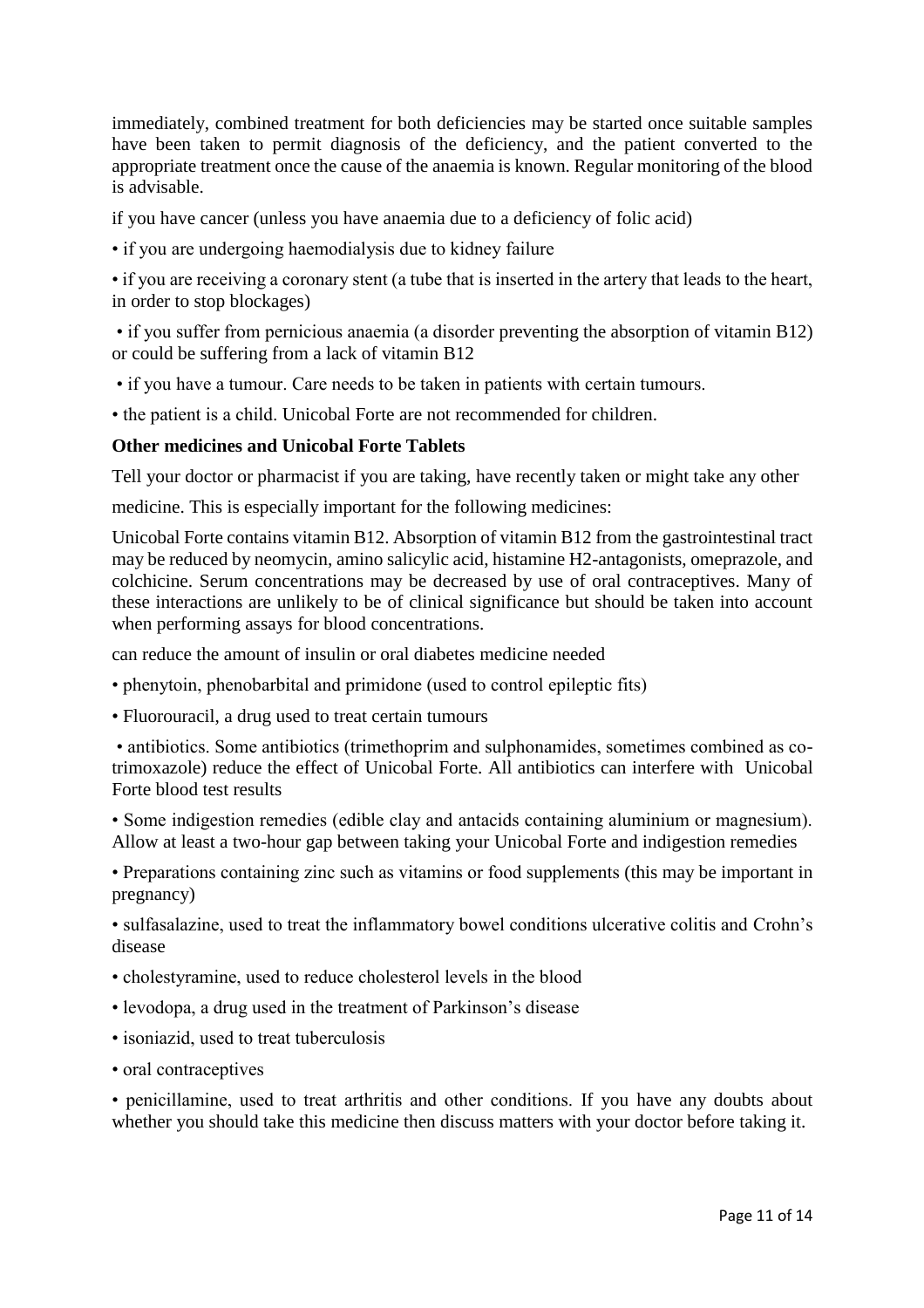# **Pregnancy and breast-feeding**

This medicine can be taken in pregnancy to treat anaemia. If you are breast feeding, please speak with your doctor before taking this medicine.

### **Do not take**

Unicobal Forte Tablets if you are pregnant, unless necessary. Unicobal Forte Tablets are not recommended during breast-feeding

### **Driving and using machines**

Unicobal Forte Tablets is unlikely to affect your ability to drive or operate machinery. However, you should check that these tablets do not make you feel sleepy or dizzy before driving or operating machinery.

### **3. How to take Unicobal Forte Tablets**

Always take Unicobal Forte Tablets exactly as your doctor has told you. Check with your

doctor or pharmacist if you are not sure.

### **Dosage:**

Dosage: As directed by the Physician.

### **If you take more Unicobal Forte Tablets than you should**

If you (or anybody else,), takes more Unicobal Forte than you should, it is unlikely that this medicine will cause any harm. If you are at all concerned contact your doctor. Always take the carton and this leaflet with you.

### **If you forget to take Unicobal Forte Tablets**

If you forget a dose, take another as soon as you remember. If it is almost time for your next dose, then do not take the missed dose at all. Do not take a double dose to make up for a forgotten dose.

### **If you stop taking Unicobal Forte Tablets**

You should continue to take Unicobal Forte for as long as your doctor tells you to. Do not stop taking the medicine without talking to your doctor first.

#### **4. Possible side effects**

Like all medicines, this medicine can cause side effects, although not everybody gets them.

**If you get any of the following symptoms after taking these tablets you should contact your doctor or pharmacist immediately as these may be signs of a serious allergic reaction:**

### **Gastrointestinal disorders:**

### **Rare (≥1/10,000 to <1/1,000)**

Anorexia, nausea, vomiting and diarrhea, abdominal distension and flatulence

*Dermatologic Effects***:** Rash; In the event of such symptoms, treatment should be discontinued. People at risk for thiamine deficiency should take a thiamine supplement.

### **Immune system disorders**

**Rare (≥1/10,000 to <1/1,000)**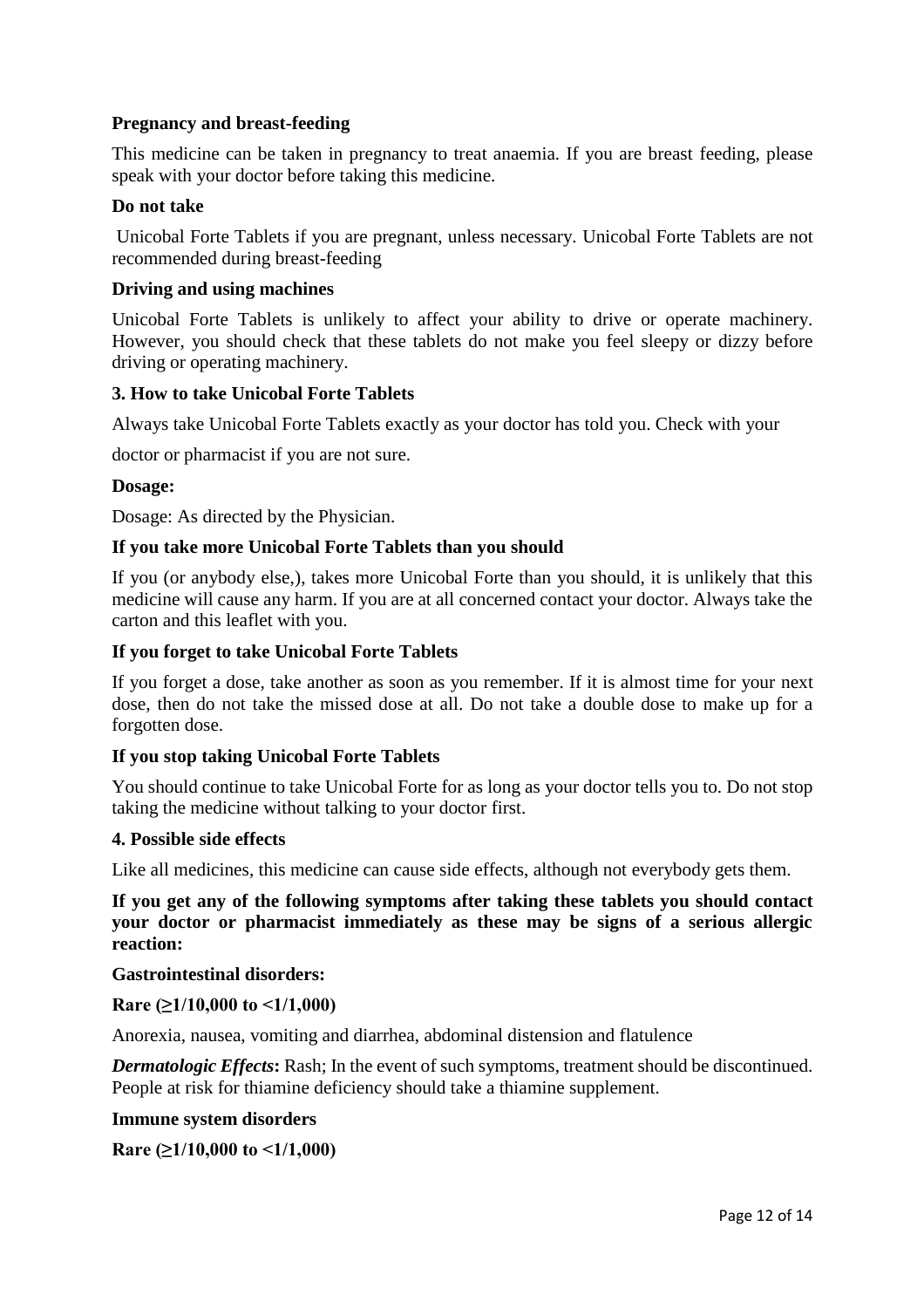Allergic reactions, comprising erythema, rash, pruritus, urticaria, dyspnoea, and anaphylactic reactions (including shock).

### **Not known**

Anaphylactic reaction

#### **Blood Sugar level:**

People with diabetes should be careful to check their blood sugar levels because Unicobal Forte might lower blood sugar.

#### **Peripheral neuritis**

Long term administration of large doses of pyridoxine is associated with the development of severe peripheral neuritis.

#### *Neurologic Effects*

*(Central nervous system)*: Headache

*Others:*

Decrease in blood pressure or dyspnea, may occur. Patients should

be carefully observed. In the event of such symptoms, treatment should be discontinued immediately and appropriate measures taken.

□ Hot sensation

 $\Box$  Diaphoresis

### **5. How to store Unicobal Forte Tablets**

Store below  $25^{\circ}$ C. Protect from light and moisture..

Keep out of reach of children.

Important: Moisture sensitive tablets – do not remove from strip until immediately before administration

### **6. Contents of the pack and other information**

Unicobal Forte is packed in strips of 10 tablets.

#### **What Unicobal Forte Tablets contains:**

The active substance is Mecobalamin 1500mcg, Alpha Lipoic Acid 100mg, Folic Acid 1.5mg, Pyridoxine Hydrochloride 3mg.

The excipients used are Microcrystalline Cellulose, Magnesium Oxide, Cellulose Acetate Phthalate, Sodium Starch Glycolate, Povidone, Pregelatinised Starch, Dibutyl Phthalate, Crospovidone, Colloidal Silicon Dioxide, Talc, Magnesium Stearate, Isopropyl Alcohol, Acetone, Methylene Chloride, Purified Water, Hypromellose, Titanium Dioxide, Ethyl Cellulose, Triacetin, Black Iron Oxide, Polyvinyl Alcohol, Polyethylene Glycol, Mica based Pearlescent Pigment, Polysorbate 80, Red Iron Oxide and Yellow Iron Oxide.

### **10. DETAILS OF MANUFACTURER**

Ordain Health Care Global Pvt. Ltd.

Survey No. 532, Uthiramerur Road, Melavalampettai,

Karunguzhi-603303, Kanchipuram District, Tamilnadu